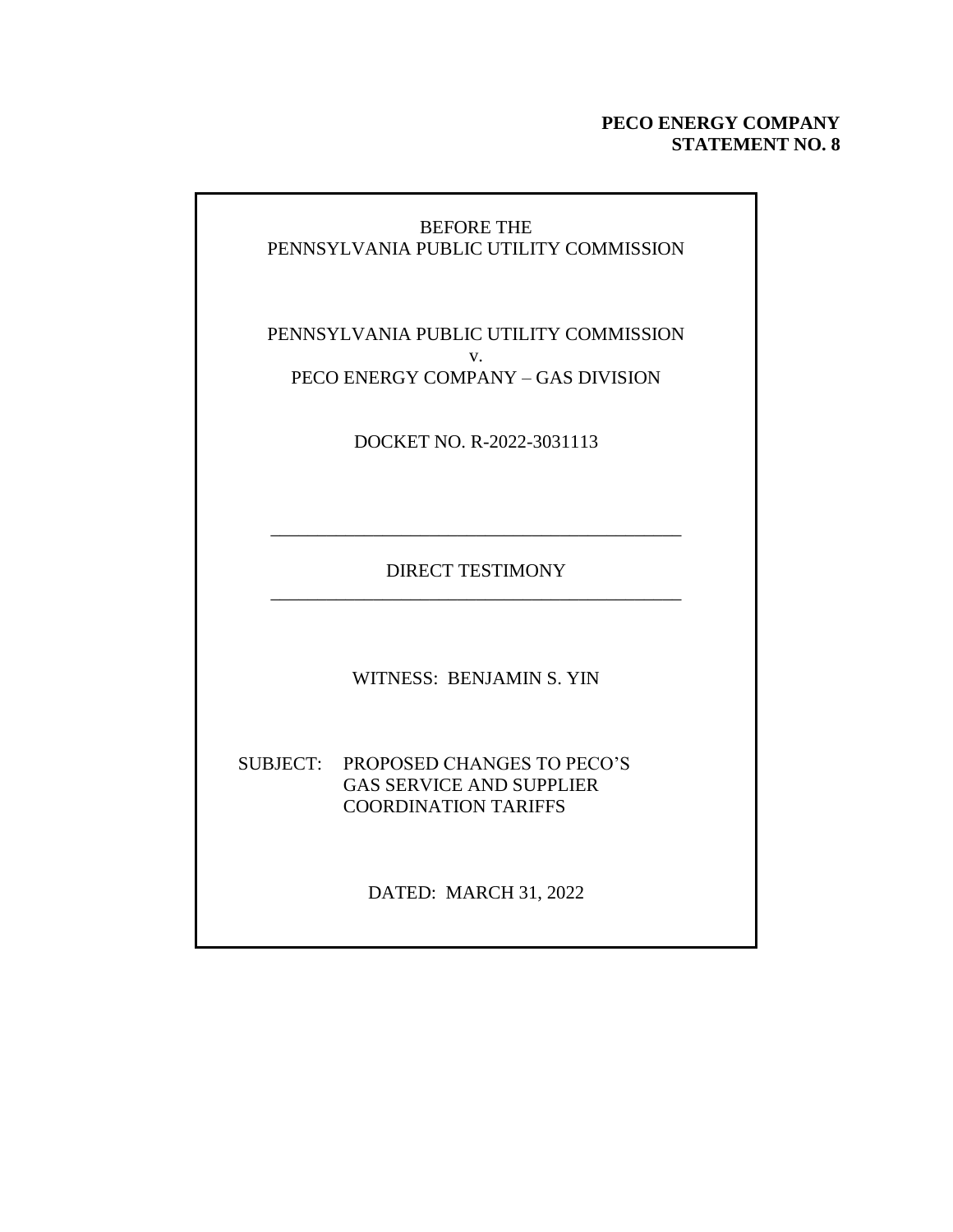### **TABLE OF CONTENTS**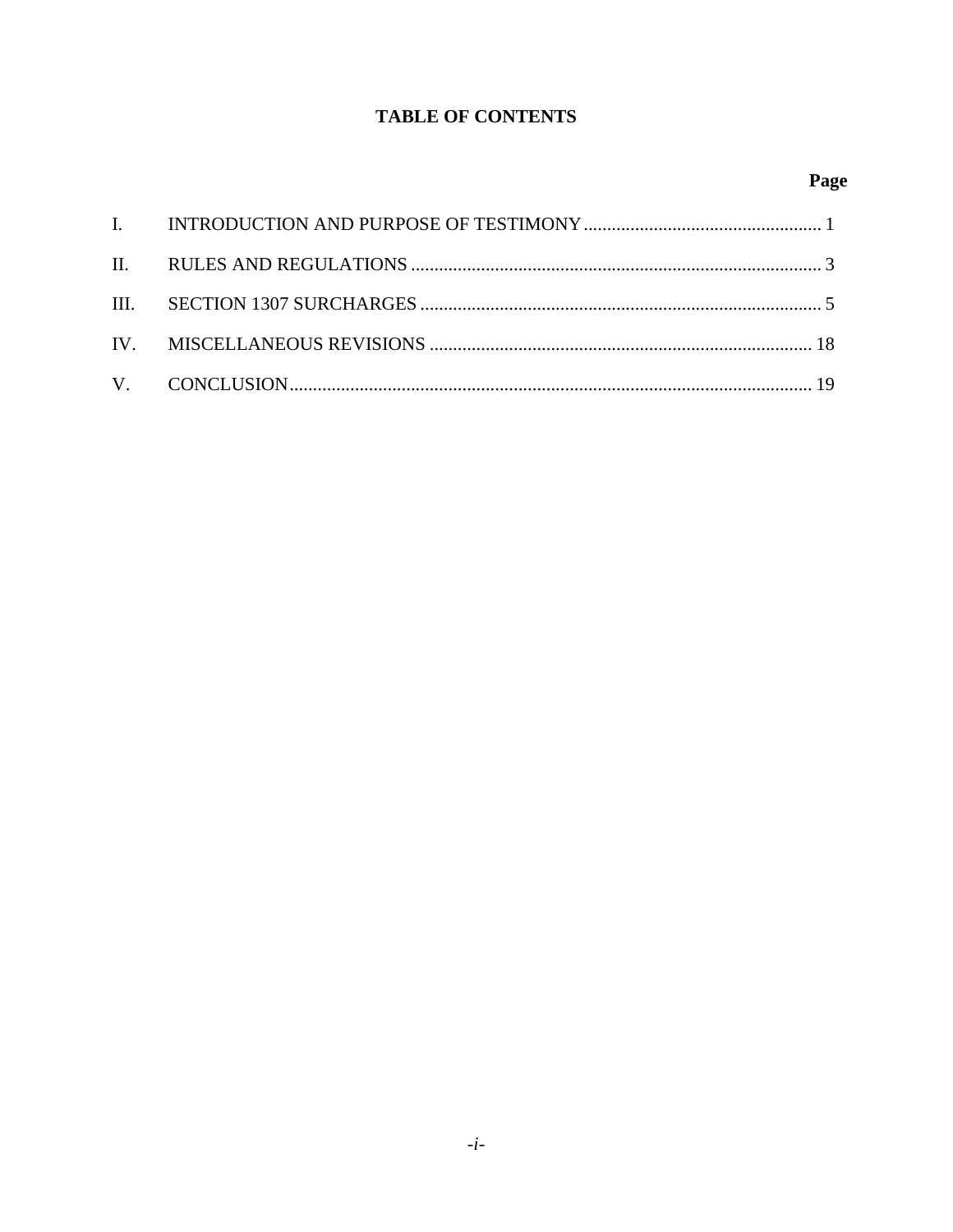<span id="page-2-0"></span>

| $\mathbf{1}$<br>$\sqrt{2}$<br>3 |    |    | <b>DIRECT TESTIMONY</b><br>OF<br><b>BENJAMIN S. YIN</b>                                |
|---------------------------------|----|----|----------------------------------------------------------------------------------------|
| $\overline{4}$                  |    |    | I.<br><b>INTRODUCTION AND PURPOSE OF TESTIMONY</b>                                     |
| 5                               | 1. | Q. | Please state your name and business address.                                           |
| 6                               |    | A. | My name is Benjamin S. Yin. My business address is PECO Energy Company, 2301           |
| 7                               |    |    | Market Street, Philadelphia, Pennsylvania 19103.                                       |
| 8                               | 2. | Q. | By whom are you employed and in what capacity?                                         |
| 9                               |    | A. | I am employed by PECO Energy Company ("PECO" or the "Company") as Director,            |
| 10                              |    |    | Regulatory Strategy and Revenue Policy. In that capacity, I am responsible for         |
| 11                              |    |    | managing certain regulatory filings, audits and specific segments of larger regulatory |
| 12                              |    |    | proceedings, including evaluating, analyzing and supporting the Company's requests     |
| 13                              |    |    | for changes in revenue related to its regulated electric distribution and transmission |
| 14                              |    |    | business and its gas distribution business. I am also responsible for providing expert |
| 15                              |    |    | testimony and coordinating the preparation of testimony by other witnesses on behalf   |
| 16                              |    |    | of the Company with respect to various regulatory issues.                              |
| 17                              | 3. | Q. | Please describe your educational background.                                           |
| 18                              |    | A. | I received a Bachelor of Economics degree in International Trading from                |
| 19                              |    |    | Southwestern University of Economics and Finance, Chengdu, China in 1995 and an        |
| 20                              |    |    | MBA, with dual concentrations in Finance and Management Information Systems,           |
| 21                              |    |    | from Drexel University in 2001.                                                        |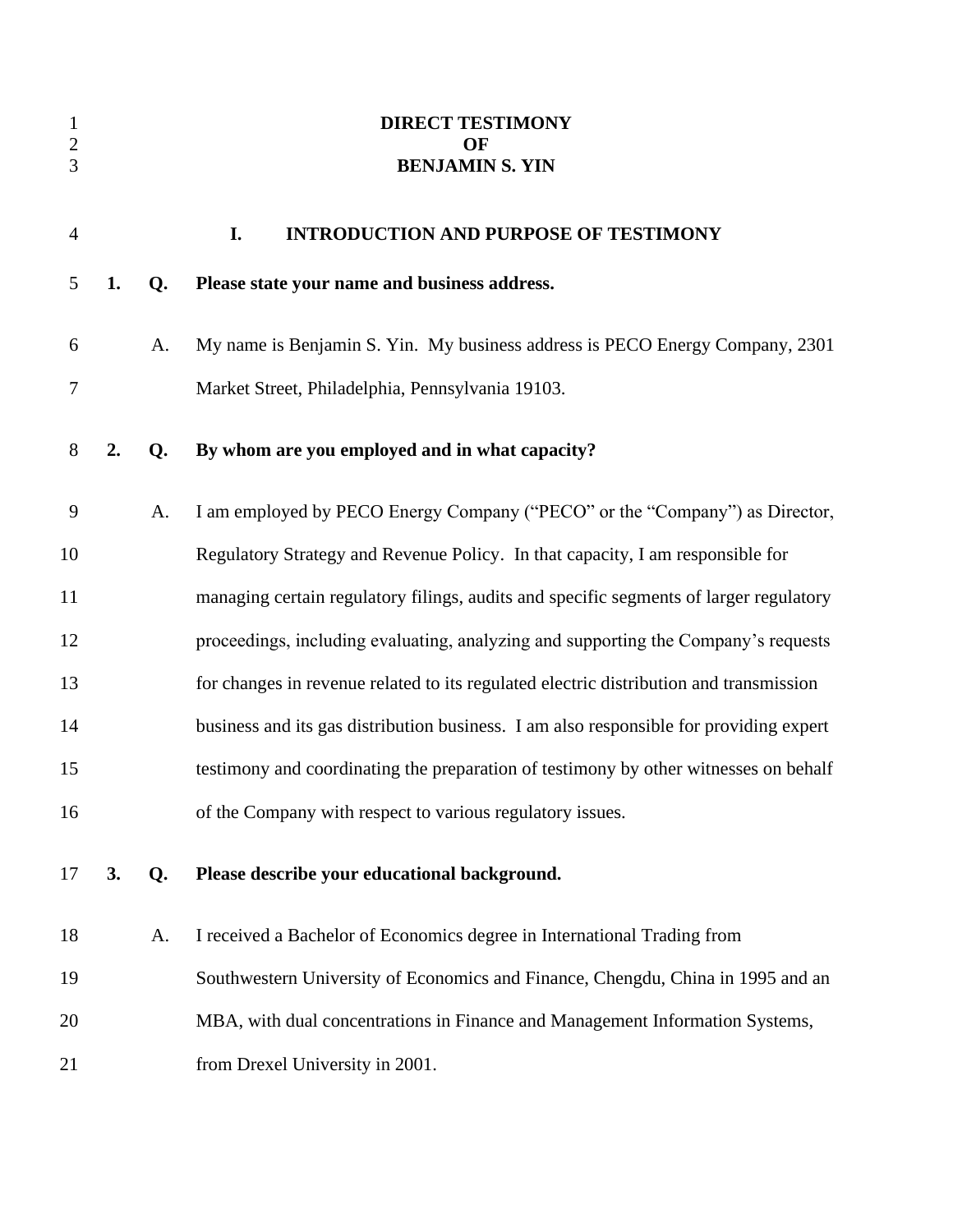## **4. Q. Please describe your professional experience.**

| $\overline{2}$ |    | A. | Upon graduation from Drexel in 2001, I was hired by PECO as a Senior Financial       |
|----------------|----|----|--------------------------------------------------------------------------------------|
| 3              |    |    | Analyst in the Finance Department. Thereafter, I was promoted to Principal Financial |
| 4              |    |    | Analyst in 2007 and then was promoted to Manager of Revenue Policy in 2009. I        |
| 5              |    |    | assumed my current position in 2019.                                                 |
| 6              | 5. | Q. | What is the purpose of your testimony?                                               |
| 7              |    | A. | My testimony will explain proposed revisions to PECO's Tariff Gas - Pa. P.U.C. No.   |
| 8              |    |    | 4 that have been incorporated in the Company's proposed Tariff Gas – Pa. P.U.C. No.  |
| 9              |    |    | 5 ("Gas Tariff No. 5") filed in this case, as well as several relevant changes to    |
| 10             |    |    | PECO's Gas Choice Supplier Coordination Tariff ("Gas Supplier Tariff"). My           |
| 11             |    |    | testimony divides the proposed changes into the following categories: (1) rules and  |
| 12             |    |    | regulations; (2) Section 1307 surcharges; and (3) various miscellaneous provisions.  |
| 13             | 6. | Q. | Mr. Yin, have you submitted testimony previously before the Pennsylvania             |
| 14             |    |    | <b>Public Utility Commission ("Commission")?</b>                                     |
| 15             |    | A. | Yes. I submitted testimony on behalf of PECO in the Company's 2015 and 2018          |
| 16             |    |    | electric distribution base rate proceedings before the Commission at Docket Nos. R-  |
| 17             |    |    | 2015-2468981 and R-2018-3000164, respectively.                                       |
| 18             | 7. | Q. | Are you sponsoring any exhibits in this case?                                        |
| 19             |    | A. | Yes. I am sponsoring the following PECO Exhibits:                                    |
| 20             |    |    | PECO Exhibit BSY-1<br>Calculation of the Theft Investigation Fee                     |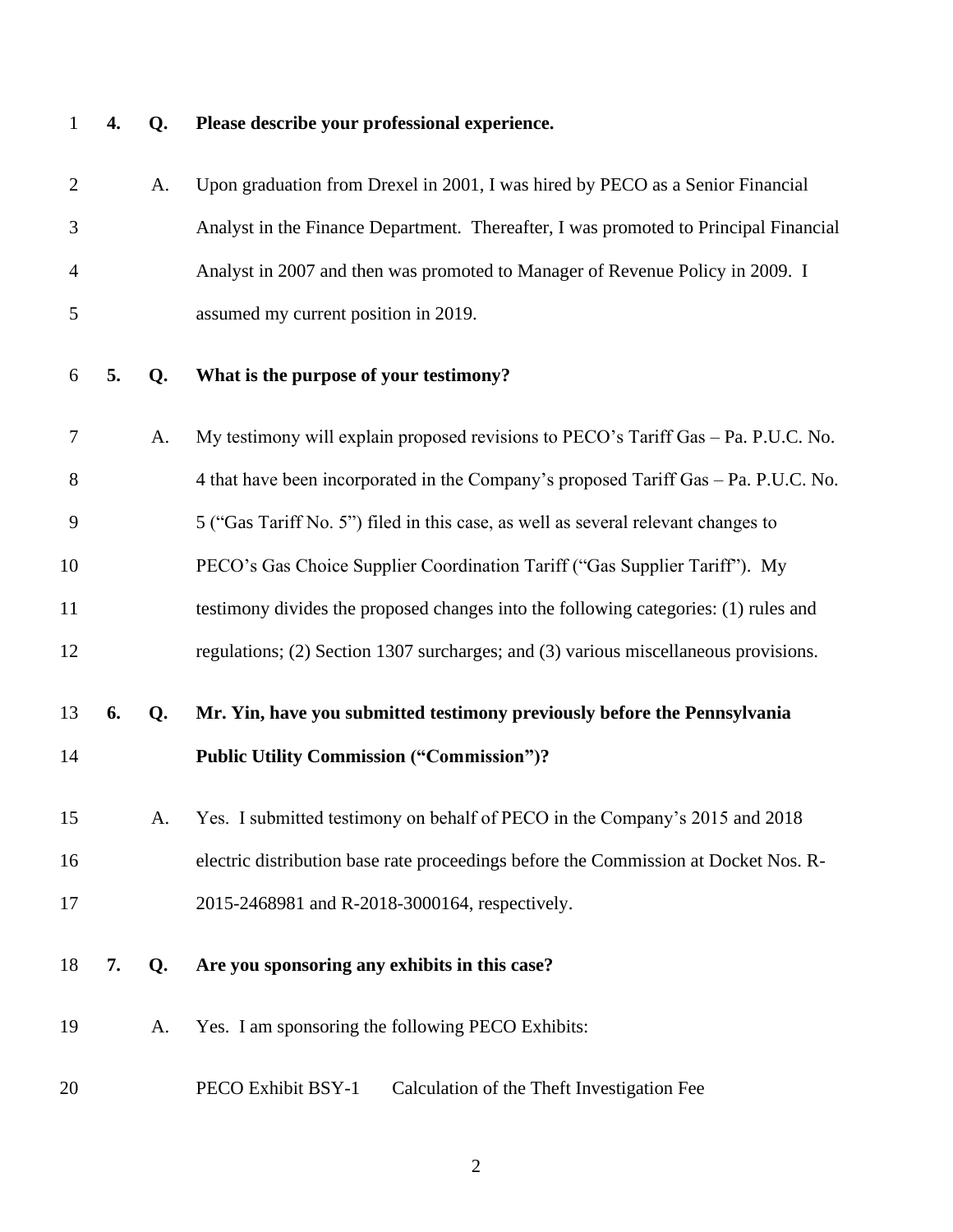<span id="page-4-0"></span>

| $\mathbf{1}$                     |    |    | PECO Exhibit BSY-2 | Calculation of the Gas Procurement Charge ("GPC")                                                          |
|----------------------------------|----|----|--------------------|------------------------------------------------------------------------------------------------------------|
| $\overline{2}$<br>$\overline{3}$ |    |    | PECO Exhibit BSY-3 | Components and Calculation of the Merchant Function<br>Charge ("MFC")                                      |
| $\overline{4}$<br>5              |    |    | PECO Exhibit BSY-4 | <b>Relevant Gas Supplier Coordination Tariff Pages</b><br>(Including a Blackline to Show Proposed Changes) |
| 6                                |    |    |                    | In addition, as explained by Company witness Joseph A. Bisti in PECO Statement                             |
| 7                                |    |    |                    | No. 7, the various retail tariff changes that I am discussing are shown in PECO                            |
| 8                                |    |    |                    | Exhibit JAB-2, the Company's proposed Gas Tariff No. 5 in blackline format.                                |
| 9                                |    |    |                    | Accordingly, I will refer to PECO Exhibit JAB-2 in certain points in my testimony.                         |
| 10                               |    |    | II.                | <b>RULES AND REGULATIONS</b>                                                                               |
| 11                               | 8. | Q. |                    | Please describe the change PECO is proposing to the definition of "Delivery"                               |
| 12                               |    |    | Point".            |                                                                                                            |
| 13                               |    | A. |                    | The definition currently specifies the first fitting after the outlet side of the gas meter                |
| 14                               |    |    |                    | as the Company's point of delivery. However, in some instances, PECO regulators or                         |
| 15                               |    |    |                    | relief devices are located downstream of the meter. Accordingly, PECO proposes to                          |
| 16                               |    |    |                    | revise the definition to clarify that the delivery point will be the first fitting after the               |
| 17                               |    |    |                    | outlet side of the regulator or relief valve if located downstream of the meter.                           |
| 18                               | 9. | Q. |                    | Please describe the changes PECO is proposing with regard to reconnection fees.                            |
| 19                               |    | A. |                    | A customer who decides to steal gas often creates unsafe conditions that pose a threat                     |
| 20                               |    |    |                    | to both the customer and other nearby individuals and businesses. Section 1407 of                          |
| 21                               |    |    |                    | the Public Utility Code allows utilities to impose reconnection fees after lawful                          |
|                                  |    |    |                    |                                                                                                            |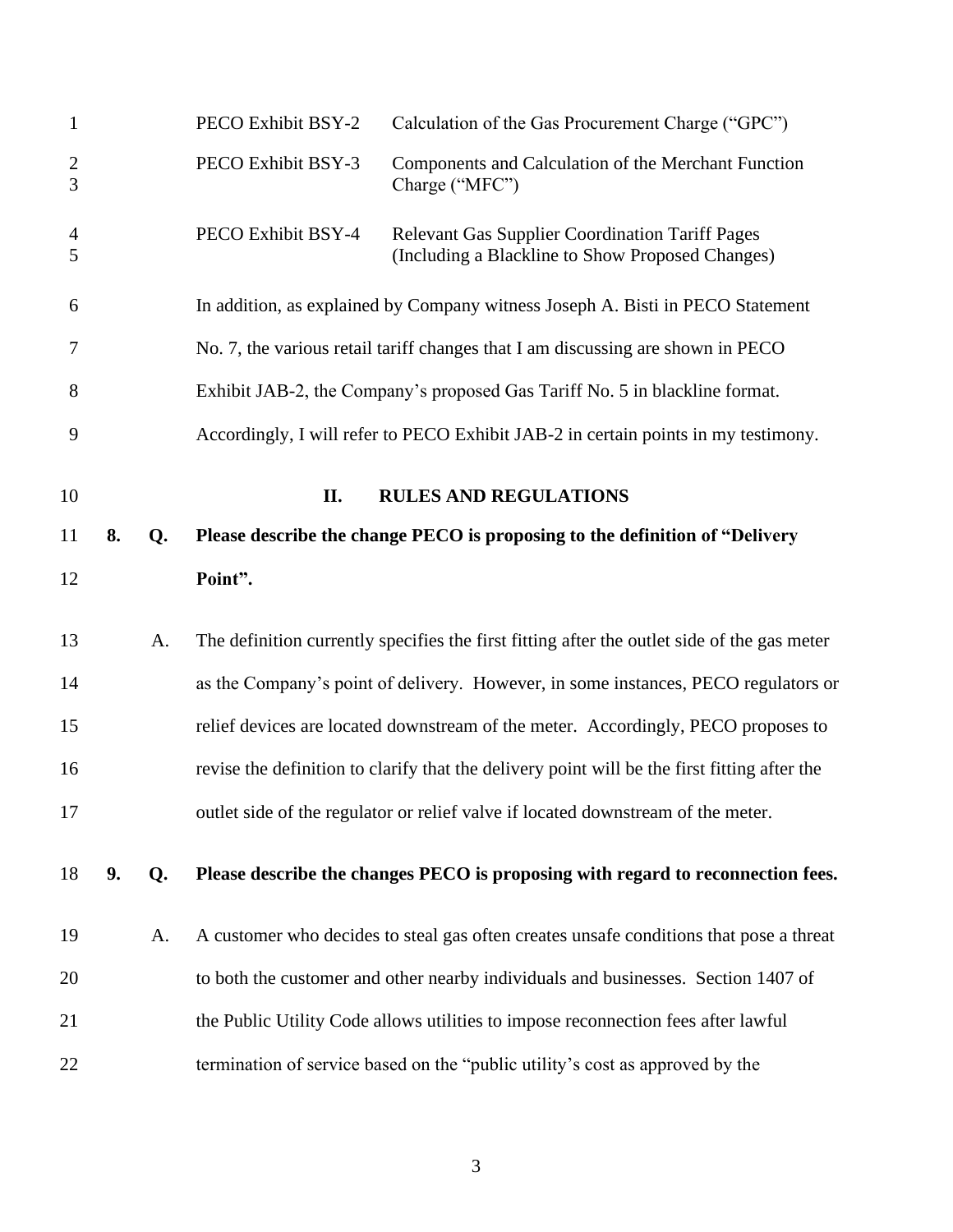| $\mathbf{1}$ |     |    | Commission." <sup>1</sup> PECO's existing Rule 17.6 establishes reconnection fees for          |
|--------------|-----|----|------------------------------------------------------------------------------------------------|
| $\mathbf{2}$ |     |    | terminations associated with non-payment, as well as fees for investigation and                |
| 3            |     |    | remediation of theft. PECO proposes to separate these two fees into distinct tariff            |
| 4            |     |    | rules, with a new Rule 17.7 imposing a \$400 theft fee. Rule 17.6 will continue to             |
| 5            |     |    | address reconnection fees for terminations associated with non-payment at the same             |
| 6            |     |    | levels set forth in PECO's existing Gas Service Tariff. A new Rule 17.7 will be                |
| 7            |     |    | created to separately address fees for investigation and remediation of theft.                 |
| 8            |     |    | The proposed fee would update and replace the existing two separate theft                      |
|              |     |    |                                                                                                |
| 9            |     |    | reconnection fees, depending on whether theft remediation is performed at the meter            |
| 10           |     |    | or curb. The \$400 fee would better align the theft fee with the current average costs         |
| 11           |     |    | incurred to investigate and remediate theft across PECO's gas and electric operations,         |
| 12           |     |    | including the costs of field personnel, back-office support and analytic support.              |
| 13           |     |    | PECO Exhibit BSY-1 describes how the theft investigation fee was developed and                 |
| 14           |     |    | provides an itemization of the costs.                                                          |
|              |     |    |                                                                                                |
| 15           | 10. | Q. | Is the proposed \$400 fee identical to the theft fee contained in Rule 18.8 of                 |
| 16           |     |    | PECO's current Electric Service Tariff ("Electric Tariff")?                                    |
| 17           |     | A. | Yes, and the tariff language addressing the applicability of the theft fee is also             |
| 18           |     |    | consistent with Rule 18.8 of PECO's Electric Tariff approved by the Commission in              |
| 19           |     |    | the settlement of the Company's 2021 electric base rate case ("2021 Settlement"). <sup>2</sup> |

66 Pa.C.S. § 1407(a); *see also* 52 Pa. Code § 56.191(a).

 *See Pa. P.U.C. v. PECO Energy Co. – Elec. Div.*, Docket No. R-2021-3024601 (Recommended Decision dated Oct. 6, 2021), pp. 10, 69-70. The Recommended Decision was approved and adopted without modification by the Commission's Order entered on November 18, 2021.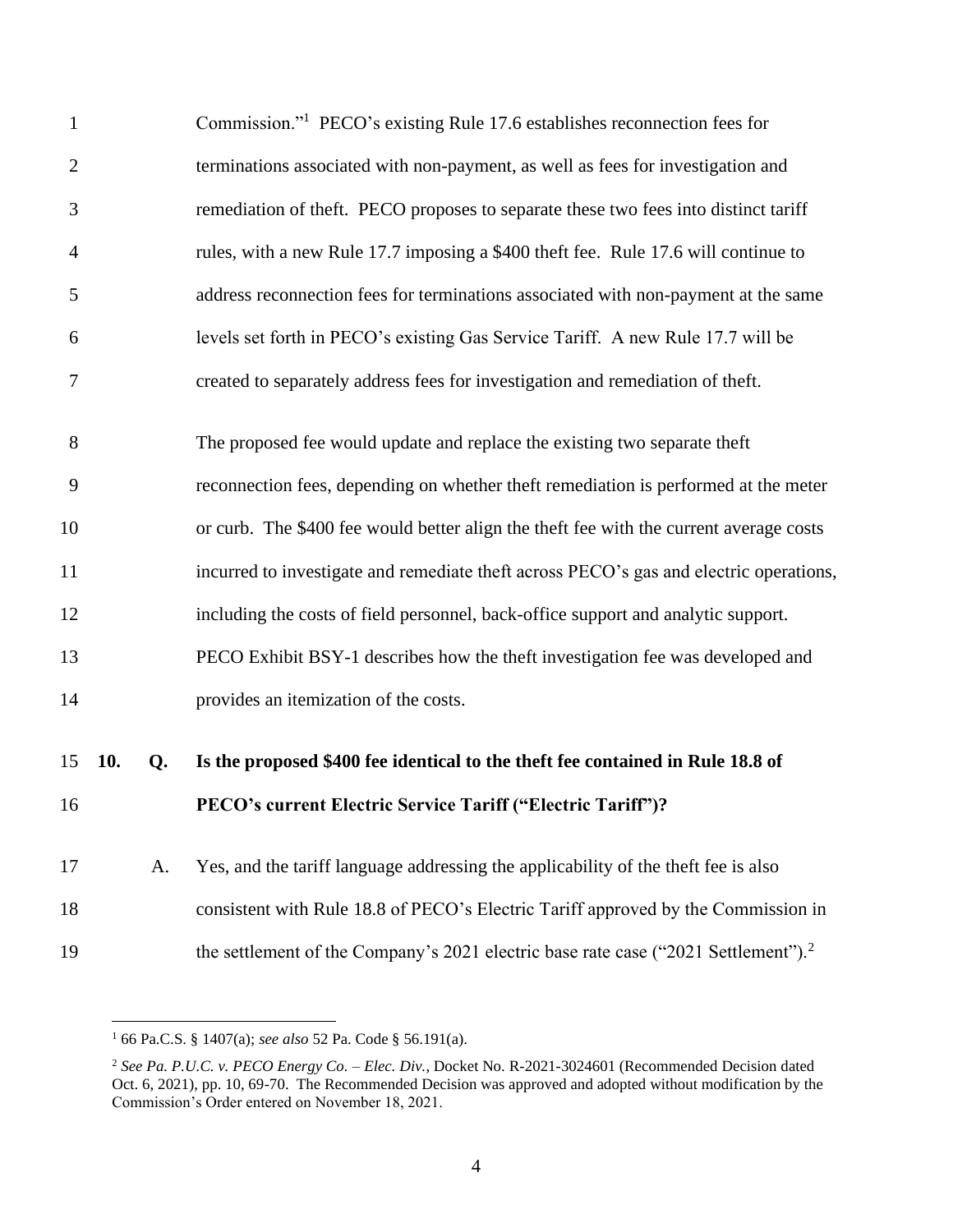<span id="page-6-0"></span>

| $\mathbf{1}$   |     |    | PECO proposes to set the theft fee, in this case, to the \$400 level agreed to in the  |
|----------------|-----|----|----------------------------------------------------------------------------------------|
| $\overline{2}$ |     |    | 2021 Settlement for consistency across the Company's gas and electric operations.      |
| 3              |     |    | Moreover, PECO Exhibit BSY-1 demonstrates that the proposed \$400 fee is less than     |
| 4              |     |    | the current average cost (\$460) to investigate and terminate theft.                   |
| 5              |     |    | <b>SECTION 1307 SURCHARGES</b><br>III.                                                 |
| 6              | 11. | Q. | What is a Section 1307 surcharge mechanism?                                            |
| 7              |     | A. | Section 1307 of the Public Utility Code, 66 Pa.C.S. § 1307, authorizes utilities to    |
| 8              |     |    | establish automatic adjustment clauses that allow them to recover, outside of a base   |
| 9              |     |    | rate proceeding, specific, designated categories of costs. Cost recovery is subject to |
| 10             |     |    | annual review and reconciliation, such that over- or under-recoveries of actual costs  |
| 11             |     |    | are refunded to customers or recouped, as applicable. The operation of Section 1307    |
| 12             |     |    | clauses is also subject to annual public hearings and periodic audits by the           |
| 13             |     |    | Commission.                                                                            |
| 14             | 12. | Q. | Is PECO proposing changes to any Section 1307 surcharge mechanisms?                    |
| 15             |     | A. | Yes, the Company is proposing to revise its Universal Service Fund Charge              |
| 16             |     |    | ("USFC"), Consumer Education Charge ("CEC"), Gas Procurement Charge ("GPC"),           |
| 17             |     |    | Merchant Function Charge ("MFC") and Distribution System Improvement Charge            |
| 18             |     |    | ("DSIC").                                                                              |
| 19             | 13. | Q. | Please describe the changes PECO is proposing to the USFC.                             |
| 20             |     | A. | The USFC, among other things, is a mechanism by which the Company returns to           |
| 21             |     |    | customers funds collected in base rates for its energy efficiency programs that were   |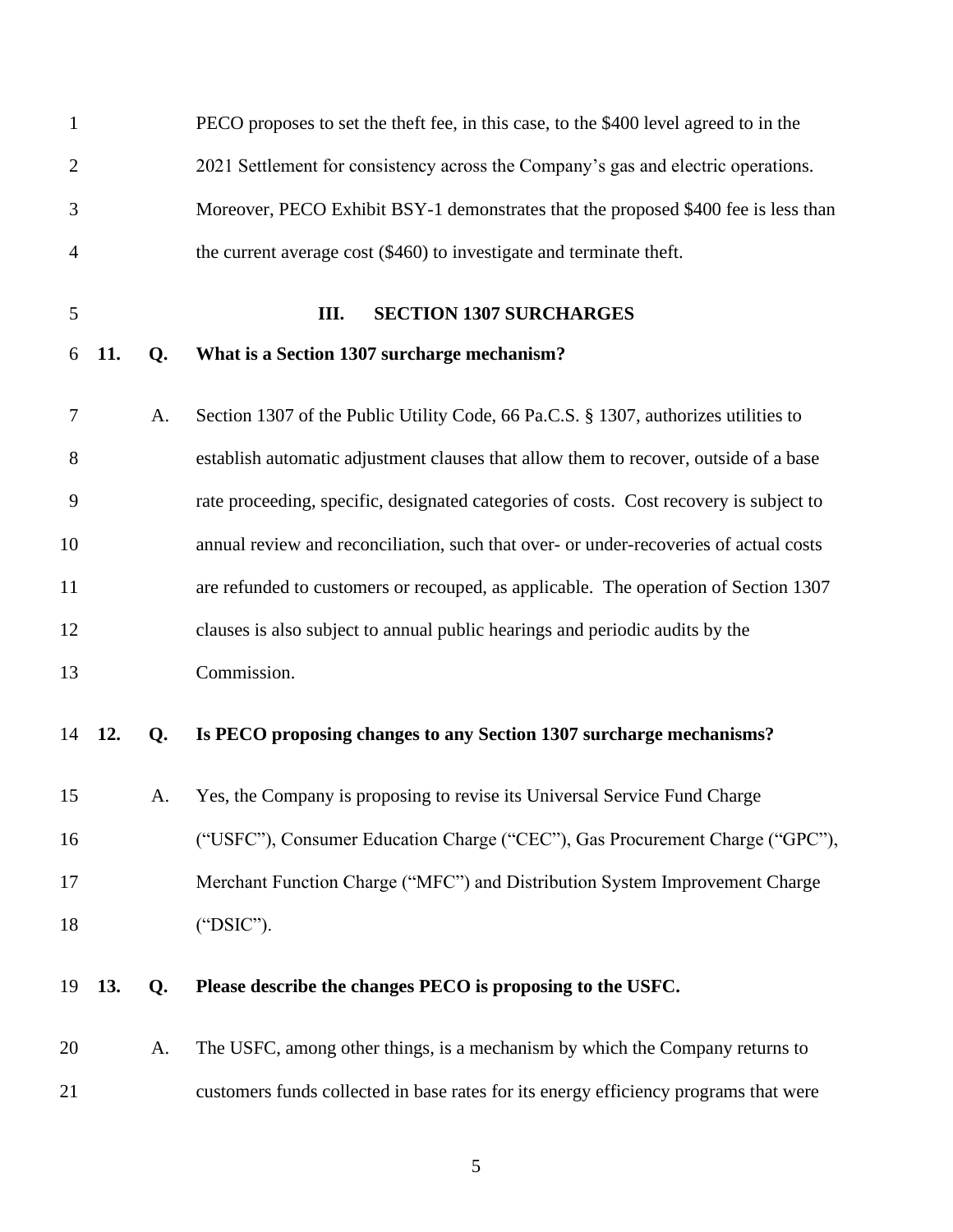| $\mathbf{1}$     | not expended. PECO currently collects \$2,727,500 through base rates each year for          |
|------------------|---------------------------------------------------------------------------------------------|
| $\overline{2}$   | energy efficiency programs. <sup>3</sup> If the Company expends less than that amount       |
| 3                | annually, a credit is provided to residential customers through the USFC.                   |
| $\overline{4}$   | In this proceeding, as explained by Company witness Doreen L. Masalta in PECO               |
| 5                | Statement No. 9, the Company is proposing changes to its energy efficiency programs         |
| 6                | and to increase its annual expenditures by \$500,000 to \$3,272,500. To implement           |
| $\boldsymbol{7}$ | this increase, the gas USFC must be revised to reflect the new energy efficiency            |
| 8                | spending level.                                                                             |
| 9                | In addition, as explained by Company witness Kelly A. Colarelli in PECO Statement           |
| 10               | No. 10, PECO is proposing to increase its current gas Low-Income Usage Reduction            |
| 11               | Program ("LIURP") funding by \$250,000 (i.e., to \$2.5 million annually) through the        |
| 12               | end of its proposed 2019-2024 Universal Service and Energy Conservation Plan                |
| 13               | ("USECP"). <sup>4</sup> PECO currently collects \$2,250,000 through base rates each year to |
| 14               | fund its gas LIURP. <sup>5</sup> To implement the additional \$250,000 LIURP funding, PECO  |
| 15               | proposes to revise the USFC "E-factor" in Gas Tariff No. 5 to recover and reconcile         |
| 16               | incremental LIURP expenditures not reflected in base rates.                                 |

 *See Pa. P.U.C. v. PECO Energy Co. – Gas Div.*, Docket No. R-2020-3018929 (Opinion and Order entered June 22, 2021) ("2020 Gas Rate Case Order"), p. 115.

 The 2019-2024 USCEP is pending before the Commission at Docket No. M-2018-3005795. As such, PECO is currently operating under its Commission-approved 2016-2018 USECP that has an annual LIURP budget of \$2,250,000.

 *See Pa. P.U.C. v. PECO Energy Co. – Gas Div.*, Docket No. R-2010-2161592 (Opinion and Order entered Dec. 29, 2010) ("2010 Gas Rate Case Order").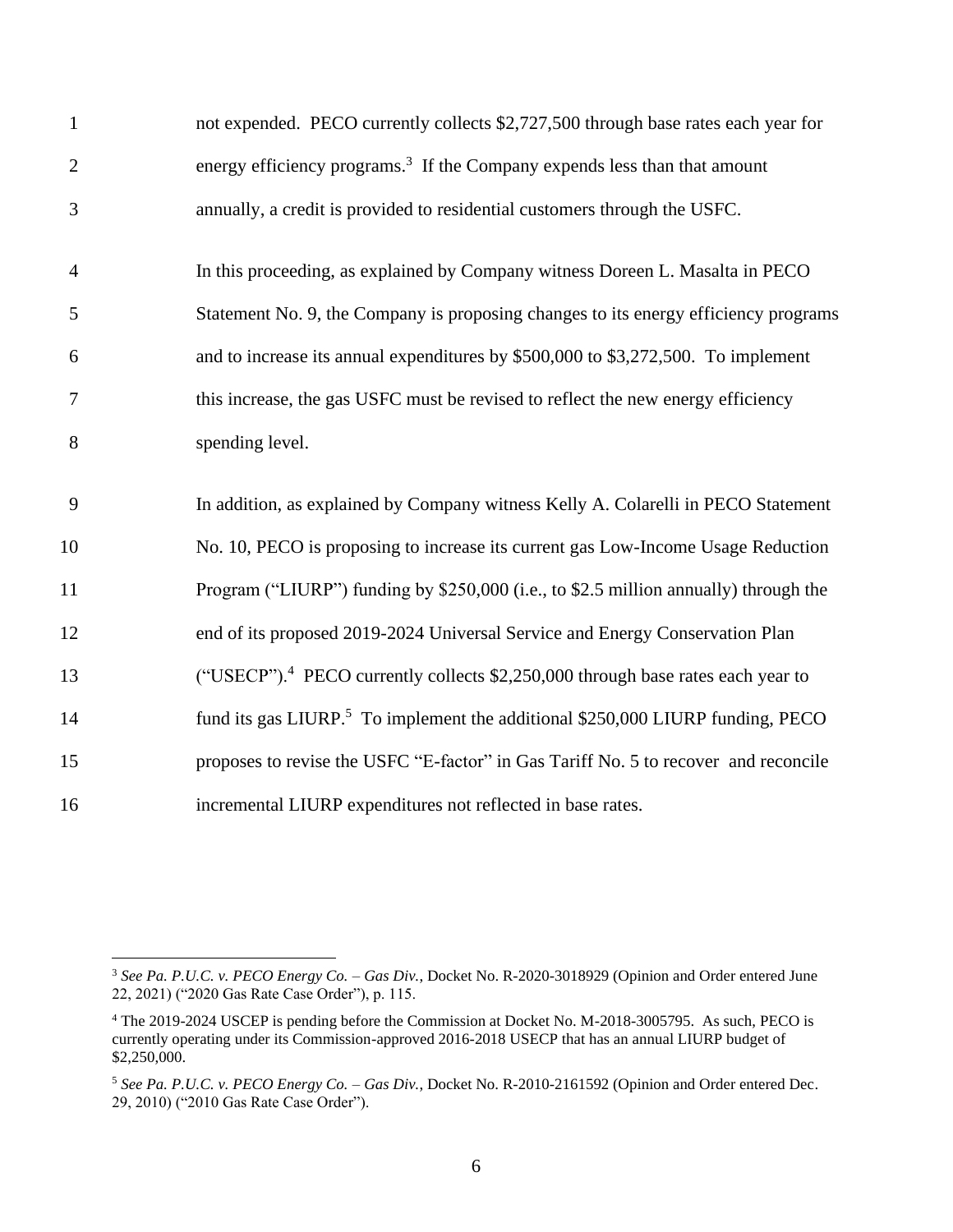## **14. Q. Please describe the update PECO is proposing to the CEC.**

| $\overline{2}$ |            | A. | PECO is proposing to revise the CEC to include costs associated with additional       |
|----------------|------------|----|---------------------------------------------------------------------------------------|
| 3              |            |    | education and outreach directed to low- and moderate-income gas residential           |
| $\overline{4}$ |            |    | customers about PECO's universal service programs. This proposal is described by      |
| 5              |            |    | Ms. Colarelli in PECO Statement No. 10. Commencing on January 1, 2023, PECO           |
| 6              |            |    | proposes to recover up to \$85,000 per year of incremental costs associated with this |
| 7              |            |    | expanded outreach proposal through the CEC. In addition, PECO is proposing            |
| 8              |            |    | revisions for consistency with the CEC contained in PECO's Electric Tariff. These     |
| 9              |            |    | changes include the addition of a more detailed computation formula, associated       |
| 10             |            |    | definitions and filing schedule to clarify the Company's existing recovery and        |
| 11             |            |    | reconciliation processes.                                                             |
| 12             | 15.        | Q. | Please describe the update PECO is proposing to the GPC.                              |
|                |            |    |                                                                                       |
| 13             |            | A. | The GPC is comprised of non-fuel gas procurement costs incurred by the Company        |
| 14             |            |    | on behalf of its Sales Service (default) customers supplied under Rate Schedules GR,  |
| 15             |            |    | CAP, GC, OL, L, and MV-F. The current GPC (\$0.0219 per Mcf) was established in       |
| 16             |            |    | PECO's 2020 gas rate case and has been effective since July 2021. PECO is             |
| 17             |            |    | proposing to update the GPC in this proceeding based on projected costs.              |
| 18             | <b>16.</b> | Q. | What is the relationship between the costs included in the GPC and distribution       |
| 19             |            |    | base rates?                                                                           |
| 20             |            | A. | Consistent with current, Commission-approved practice, non-fuel gas procurement       |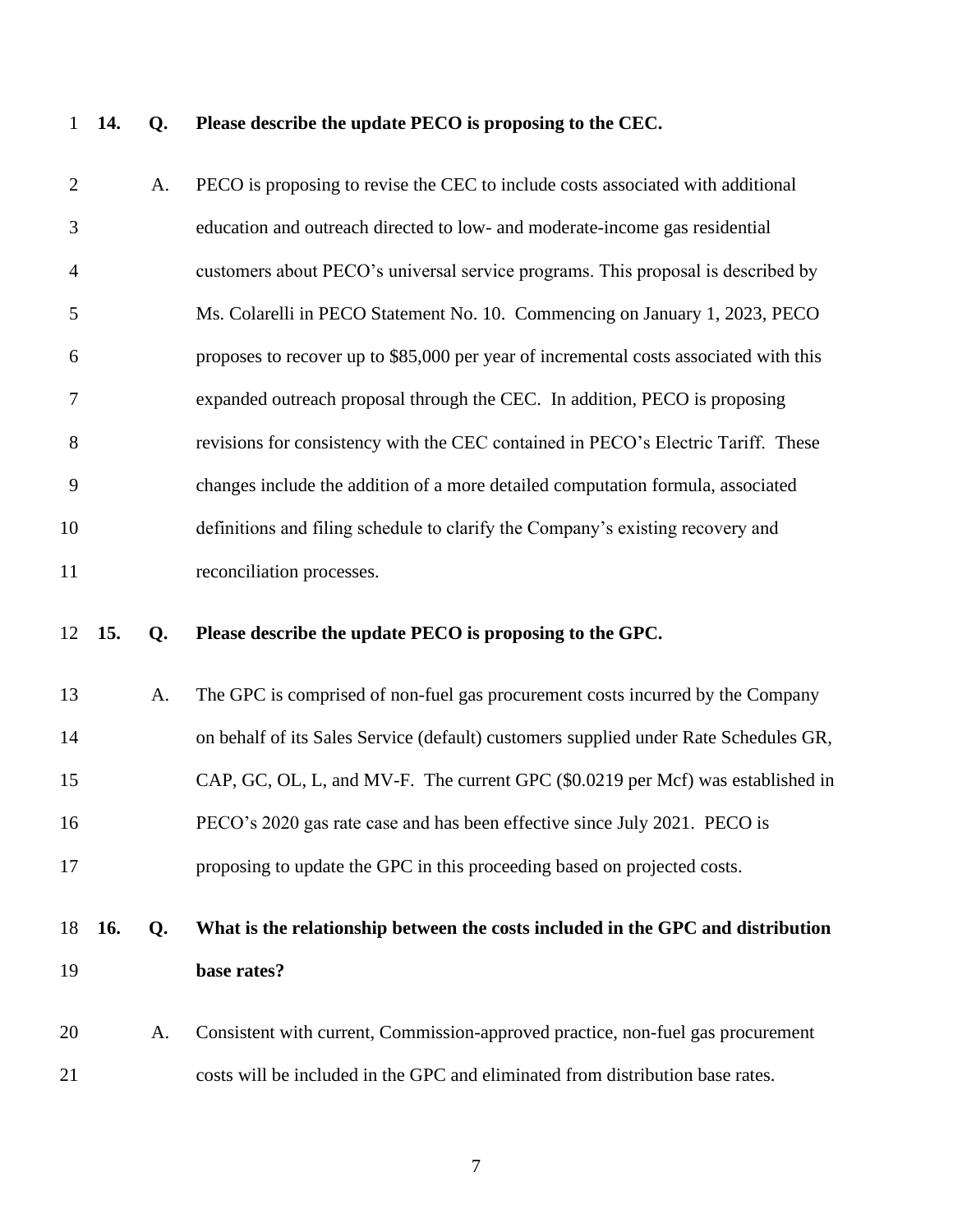## **17. Q. What procurement costs have been identified?**

| 3              |     | A. | PECO has identified and quantified the following non-fuel natural gas procurement     |
|----------------|-----|----|---------------------------------------------------------------------------------------|
| $\overline{4}$ |     |    | cost categories for inclusion in the GPC: Labor and Benefits, Outside Legal Costs,    |
| 5              |     |    | IT-Related Gas Procurement Costs and Cash Working Capital ("CWC"). In this case,      |
| 6              |     |    | PECO is proposing to continue to exclude these costs from distribution base rates and |
| 7              |     |    | to recover them through a separate GPC charge, in the same manner approved by the     |
| 8              |     |    | Commission at Docket No. P-2012-2328614 and at Docket No. R-2020-3018929, the         |
| 9              |     |    | 2020 gas distribution base rate case.                                                 |
| 10             | 18. | Q. | How did the Company calculate procurement-related labor and benefits costs to         |
| 11             |     |    | be recovered in the GPC?                                                              |
| 12             |     | A. | The Company's calculation of \$787,000 for procurement-related labor and benefits     |
| 13             |     |    | costs is shown on PECO Exhibit BSY-2, pp. 1 and 2. The Company determined the         |
| 14             |     |    | procurement-related work hours by Company group and then calculated the               |
| 15             |     |    | associated hourly rate of \$102.66 (which includes salaries and wages, other payroll, |
| 16             |     |    | incentive compensation, pensions, benefits and payroll-related taxes) to derive total |
| 17             |     |    | procurement-related labor and benefit costs.                                          |
| 18             | 19. | Q. | <b>What Company groups were examined?</b>                                             |
| 19             |     | A. | Procurement-related work hours were determined for Gas Supply, Finance and            |
| 20             |     |    | Accounting, Internal Legal, Regulatory, Enterprise Credit and Risk and Management     |

Support. *See* PECO Exhibit BSY-2, p. 2.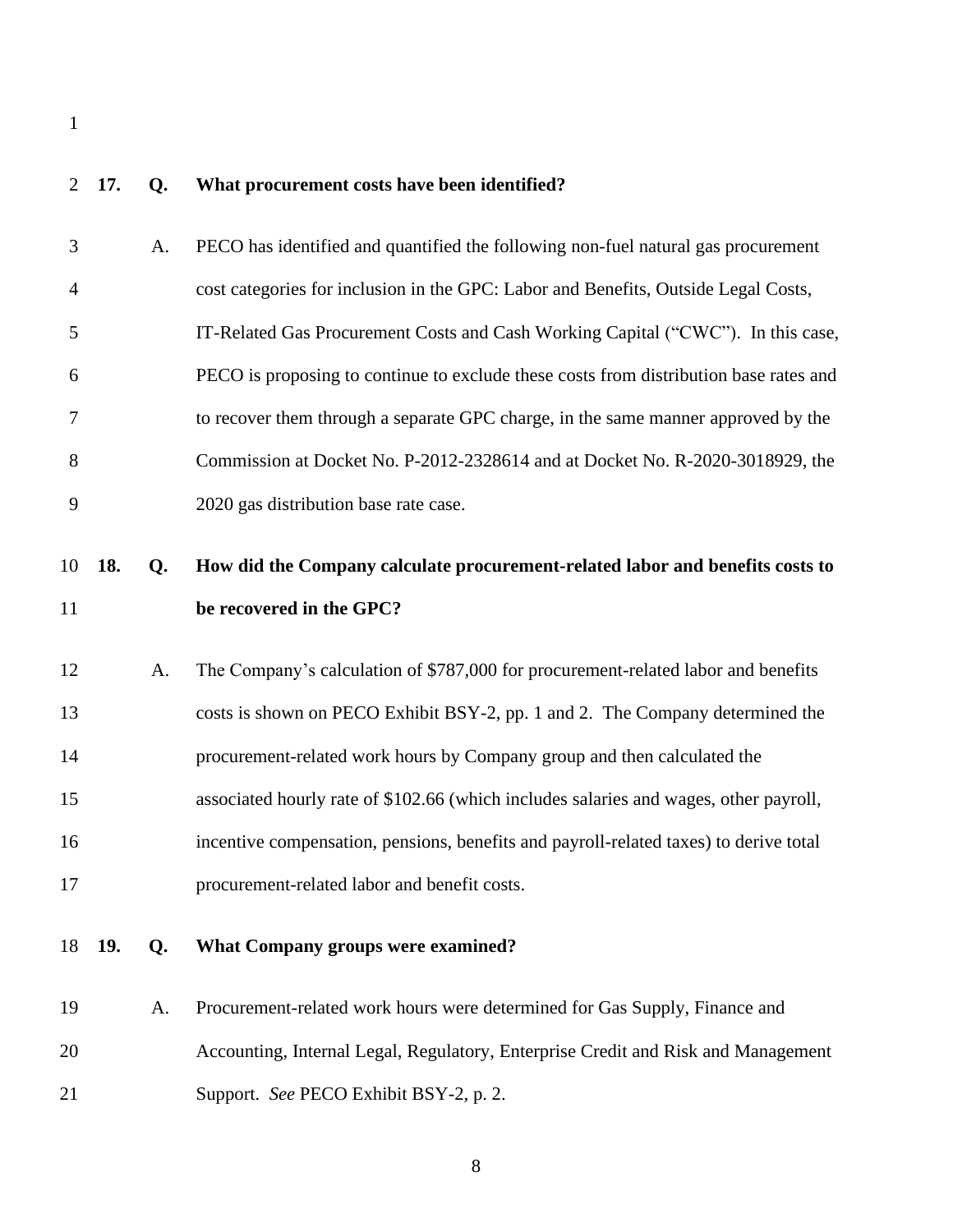| 2  | 20. | Q. | How was the hourly rate of \$102.66 per hour determined?                            |
|----|-----|----|-------------------------------------------------------------------------------------|
| 3  |     | A. | This rate is developed in PECO Exhibit BSY-2, p. 3. Projected expenses for salaries |
| 4  |     |    | and wages, other payroll, incentive compensation, pensions, benefits and payroll-   |
| 5  |     |    | related taxes were determined. These costs were divided by the number of gas        |
| 6  |     |    | operations and maintenance full-time equivalent employees, and that figure was      |
| 7  |     |    | divided by annual hours as adjusted for vacation, holidays and sick time. This      |
| 8  |     |    | calculation produced the hourly rate of \$102.66.                                   |
| 9  | 21. | Q. | Please describe how the Company determined the outside legal cost component         |
| 10 |     |    | of the GPC.                                                                         |
| 11 |     | A. | These costs represent external legal costs projected for the Company's annual       |
| 12 |     |    | Purchased Gas Cost ("PGC") proceeding. PECO Exhibit BSY-2, pp. 1 and 4, show        |
|    |     |    |                                                                                     |
| 13 |     |    | outside legal costs of \$60,000.                                                    |
| 14 | 22. | Q. | How did the Company determine the applicable GasStar information system             |
| 15 |     |    | cost component of the GPC?                                                          |
| 16 |     | A. | PECO's GasStar information system functions as the sub-ledger, transaction          |
| 17 |     |    | manager, scheduler and report generator for all costs and quantities related to the |
| 18 |     |    | Company's commodity purchases, pipeline demand and storage costs. Therefore, it     |
| 19 |     |    | has procurement and non-procurement-related functions. Total annual expenses for    |
| 20 |     |    | the twelve months ended December 31, 2023 were \$90,000 for maintenance of the      |
| 21 |     |    | GasStar system, as shown on PECO Exhibit BSY-2, p. 5. This cost was adjusted to     |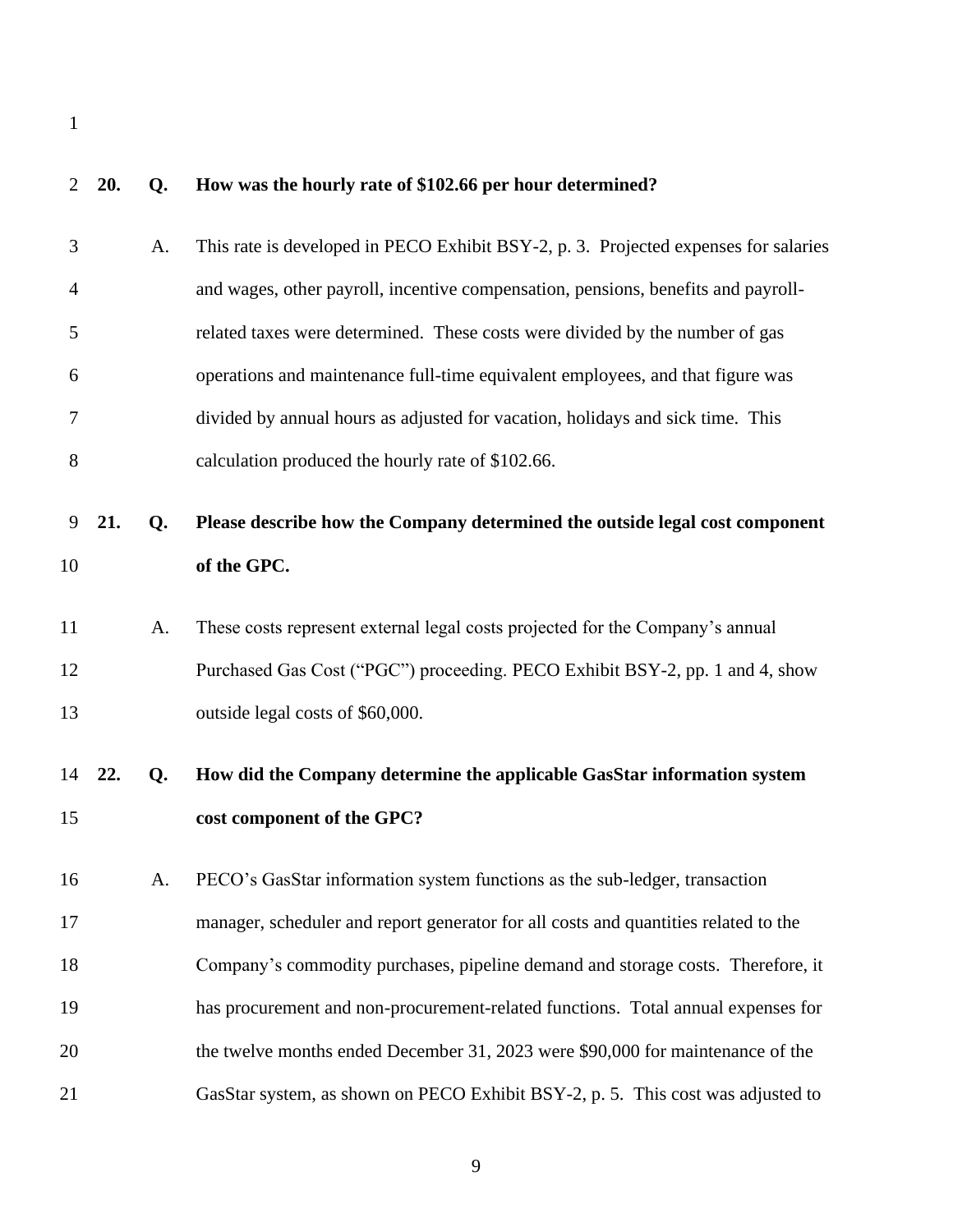| $\mathbf{1}$   |     |    | include only the commodity cost-related portion of gas supply costs based on an      |
|----------------|-----|----|--------------------------------------------------------------------------------------|
| $\overline{2}$ |     |    | allocation factor of 71.11% taken from the Company's November 29, 2021               |
| 3              |     |    | compliance filing for Purchased Gas Costs at Docket No. R-2021-3025629, which        |
| $\overline{4}$ |     |    | was used for the PGC No. 38 rate filing to become effective on December 1, 2021.     |
| 5              |     |    | The resulting allocated cost of \$64,000 is reflected on PECO Exhibit BSY-2, pp. 1   |
| 6              |     |    | and 5.                                                                               |
| 7              | 23. | Q. | Please describe the CWC cost and resulting revenue requirement included in the       |
| $8\,$          |     |    | Company's proposed GPC.                                                              |
| 9              |     | A. | CWC costs are associated with the time lag between when the Company incurs its       |
| 10             |     |    | default gas supply costs and when it receives revenue from customers for such costs. |
| 11             |     |    | That difference, or "net lag" is 17.40 days based on PECO's analysis of the revenue  |
| 12             |     |    | and expense lags. The Company's CWC claim is shown on PECO Exhibit BSY-2,            |
| 13             |     |    | pp. 1 and 6, and is based on information from PECO Exhibit MJT-1, Schedule C-4, p.   |
| 14             |     |    | 23. Annual commodity and capacity fuel costs of \$226,628,000 were split based on a  |
| 15             |     |    | 76.80% allocation to commodity fuel costs obtained from the Company's November       |
| 16             |     |    | 29, 2021 compliance filing for Purchased Gas Costs at Docket No. R-2021-3025629,     |
| 17             |     |    | which was used for the PGC No. 38 rate filing to become effective on December 1,     |
| 18             |     |    | 2021. This results in an annual commodity cost of \$174,050,000. The annual          |
| 19             |     |    | commodity cost of \$174,050,000 was converted to a daily commodity cost of           |
| 20             |     |    | \$477,000. The net lag of 17.40 days was applied to the daily commodity cost to      |
| 21             |     |    | derive an annual CWC cost of \$8,300,000.                                            |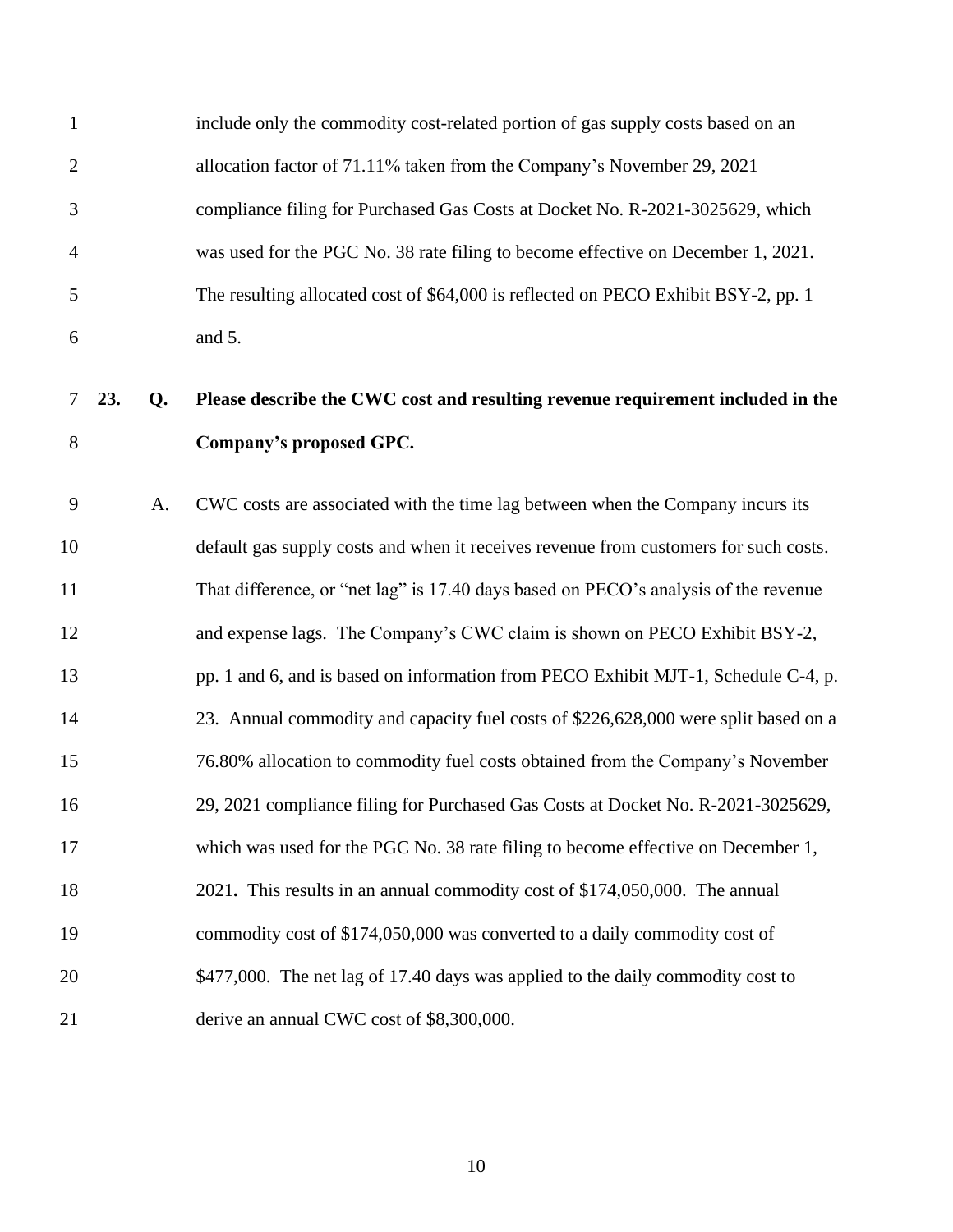| $\mathbf{1}$   |     |    | The associated annual revenue requirement was determined by multiplying the annual   |
|----------------|-----|----|--------------------------------------------------------------------------------------|
| $\overline{2}$ |     |    | CWC (\$8,300,000) by PECO's pre-tax overall cost of capital of 7.68% (based on the   |
| 3              |     |    | Company's cost of capital from PECO Exhibit PRM-1, Sch. 1, p. 1), the composite      |
| 4              |     |    | federal and state income tax rate of 28.892%, and PECO's gross revenue conversion    |
| 5              |     |    | factor of 1.40631 set forth in PECO Exhibit BSY-2, p. 6. The resulting annual        |
| 6              |     |    | revenue requirement of \$835,000 is reflected on PECO Exhibit BSY-2, pp. 1 and 6.    |
| 7              | 24. | Q. | What are the total annual gas procurement costs PECO has included for                |
| 8              |     |    | recovery in the Company's proposed GPC?                                              |
| 9              |     | A. | As summarized on PECO Exhibit BSY-2, p. 1, the total annual non-fuel procurement     |
| 10             |     |    | costs included in the Company's GPC are \$1,746,000 for labor and benefits, outside  |
| 11             |     |    | legal costs, GasStar costs and CWC costs. These annual non-fuel procurement costs    |
| 12             |     |    | are also eliminated from distribution rates by an associated distribution revenue    |
| 13             |     |    | requirement reduction.                                                               |
| 14             | 25. | Q. | How did you determine the GPC and the associated distribution base revenue           |
| 15             |     |    | requirement reduction?                                                               |
| 16             |     | A. | The revised GPC was calculated by dividing the non-fuel procurement costs of         |
| 17             |     |    | \$1,746,000 by the projected default service volumes of 45,275,031 Mcf for the fully |
| 18             |     |    | projected future test year ending December 31, 2023 ("FPFTY") for Rate Schedules     |
| 19             |     |    | GR, CAP, GC, OL, L and MV-F (PECO Exhibit BSY-2, p. 1). The resulting GPC            |
| 20             |     |    | rate is \$0.0386 per Mcf. Consistent with the Commission regulation and current      |
| 21             |     |    | practice, the GPC rate will be included in the Company's PGC rate (PECO Exhibit      |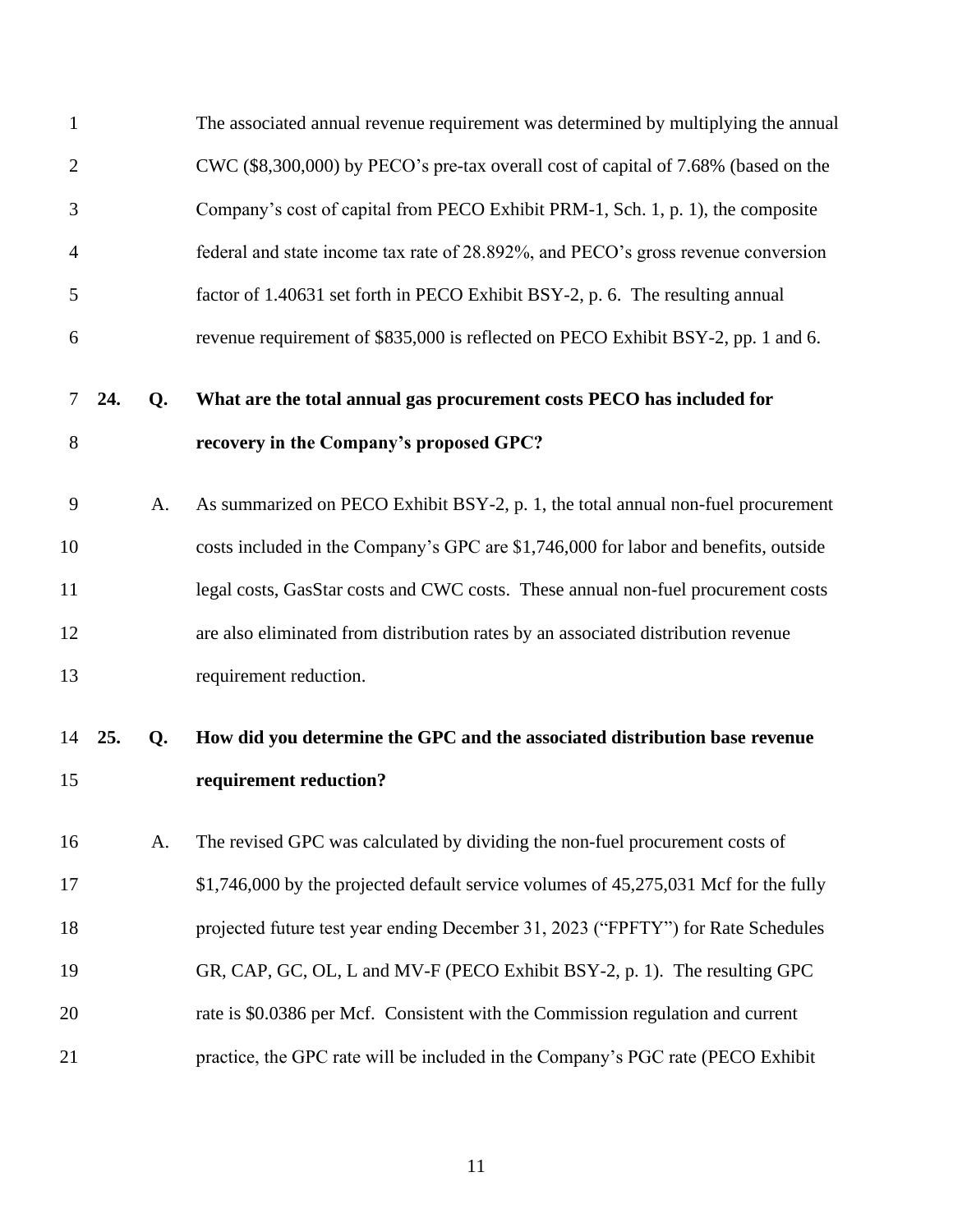| JAB-2) and will remain constant until PECO's next gas distribution base rate |
|------------------------------------------------------------------------------|
| proceeding.                                                                  |

| 3              | The purpose of the distribution revenue requirement reduction is to eliminate from |
|----------------|------------------------------------------------------------------------------------|
| $\overline{4}$ | distribution rates the procurement-related costs included in the GPC rate. The     |
| 5              | associated distribution base rate reduction of \$0.0269 per Mcf for non-fuel       |
| 6              | procurement costs was determined by dividing the annual gas procurement costs of   |
| 7              | $$1,746,000$ by the projected distribution sales volumes of 65,011,479 Mcf for     |
| 8              | FPFTY, as shown on PECO Exhibit BSY-2, p. 1. The resulting distribution rate       |
| 9              | reduction of \$0.0269 per Mcf is shown on PECO BSY-2, p. 1.                        |
| 10             | The distribution revenue requirement reduction is determined by applying the       |
| 11             | distribution base rate reduction of \$0.0269 per Mcf to the associated projected   |

 distribution service volumes for the applicable classes of service. As noted above, the overall reduction is \$1,746,000, as applied to the classes of service shown in PECO Exhibit BSY-2, p. 7. This distribution revenue requirement reduction is factored into the Company's overall distribution revenue requirement claim in this case, as discussed by Mr. Bisti in PECO Statement No. 7.

**26. Q. Please describe the update PECO is proposing to the MFC.**

 A. The MFC recovers charge-offs of uncollectible PGC commodity charge revenues 19 billed to sales service (default) customers. The MFC is calculated separately for three groups of customers consisting of: (1) Rate Schedules GR and CAP; (2) Rate 21 Schedule GC; and (3) Rate Schedules L, OL and MV-F. The current write-off factors used to calculate the quarterly MFC rates were determined in PECO's 2020 gas base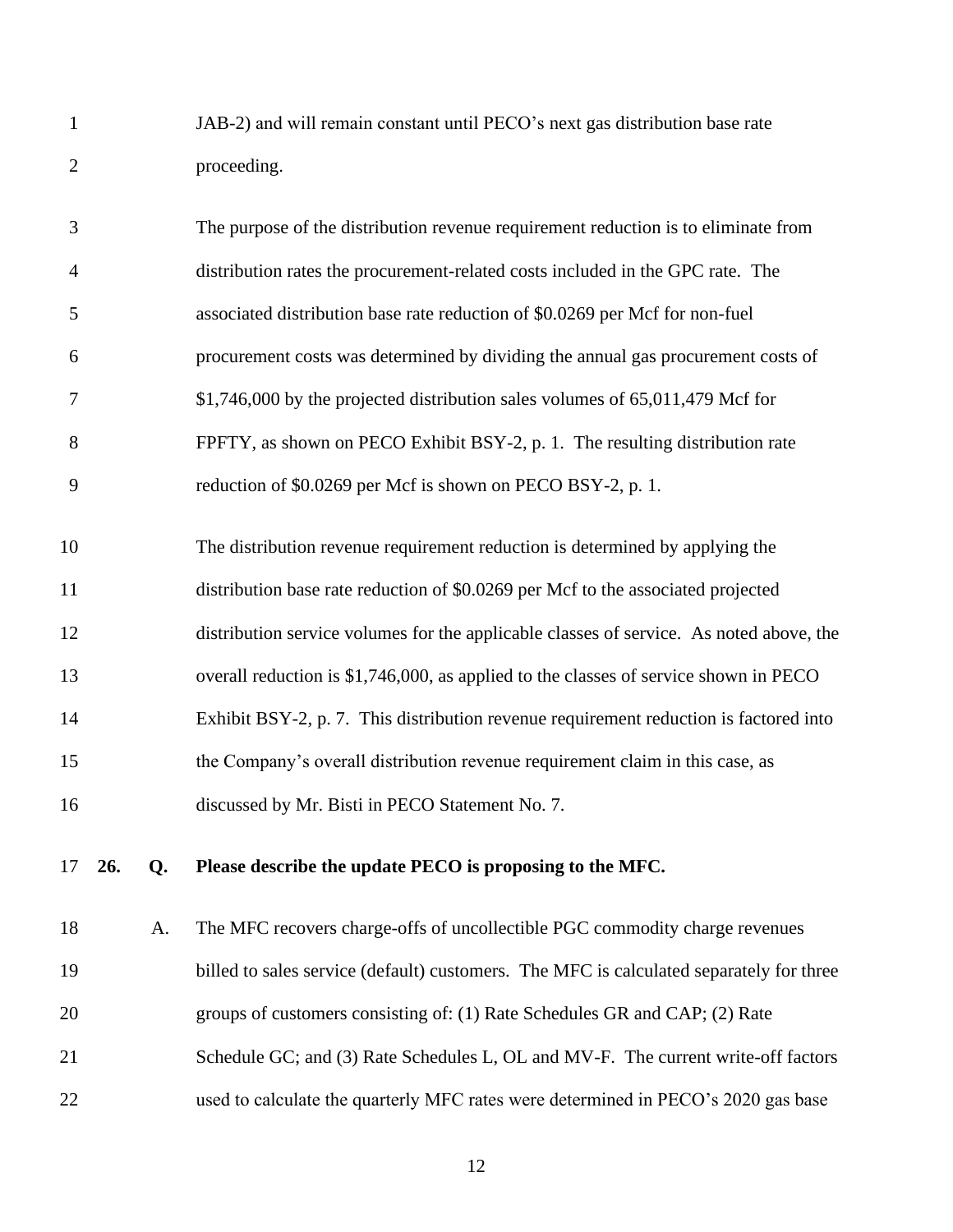| $\mathbf{1}$   |     |    | rate case (0.45% for Rate Schedule GR including CAP; 0.11% for Rate Schedule GC;        |
|----------------|-----|----|-----------------------------------------------------------------------------------------|
| $\overline{2}$ |     |    | and 0.06% for Rate Schedules L, OL and MV-F). PECO is proposing to update the           |
| 3              |     |    | write-off factors in this proceeding based on current costs and use those factors to    |
| 4              |     |    | calculate the update to the MFC, as it did in its previous 2020 gas distribution base   |
| 5              |     |    | rate case.                                                                              |
| 6              | 27. | Q. | What are the updated write-off factors from this proceeding that are used to            |
| 7              |     |    | calculate the proposed MFC and the natural gas suppliers' Purchase of                   |
| 8              |     |    | Receivables ("POR") discount rates?                                                     |
| 9              |     | A. | The updated write-off factors are 0.42% for Rate Schedule GR including CAP; 0.13%       |
| 10             |     |    | for Rate Schedule GC; and 0.04% for Rate Schedules L, OL and MV-F. These                |
| 11             |     |    | factors are based on a three-year weighted average of charge-offs (2019-2021)           |
| 12             |     |    | expressed as a percentage of billed revenues. Refer to PECO Exhibit BSY-3, p. 1, for    |
| 13             |     |    | the determination of these factors. These factors will remain constant until the        |
| 14             |     |    | Company's next gas distribution base rate proceeding.                                   |
| 15             | 28. | Q. | How is the MFC determined?                                                              |
| 16             |     | A. | Write-off factors for each of the applicable groups of rate schedules are multiplied by |
| 17             |     |    | the Commodity Charge portion of the Company's projected PGC rate to determine           |
| 18             |     |    | the MFC. Upon completion of this proceeding, the approved write-off factors will be     |
| 19             |     |    | applied to the then-existing Commodity Charge portion of the PGC rate to determine      |
| 20             |     |    | the MFC. Thereafter, the MFC will be updated quarterly as the Commodity Charge          |
| 21             |     |    | rate portion of the PGC rate changes, while the approved write-off factors will remain  |
| 22             |     |    | constant until the Company's next gas distribution base rate proceeding.                |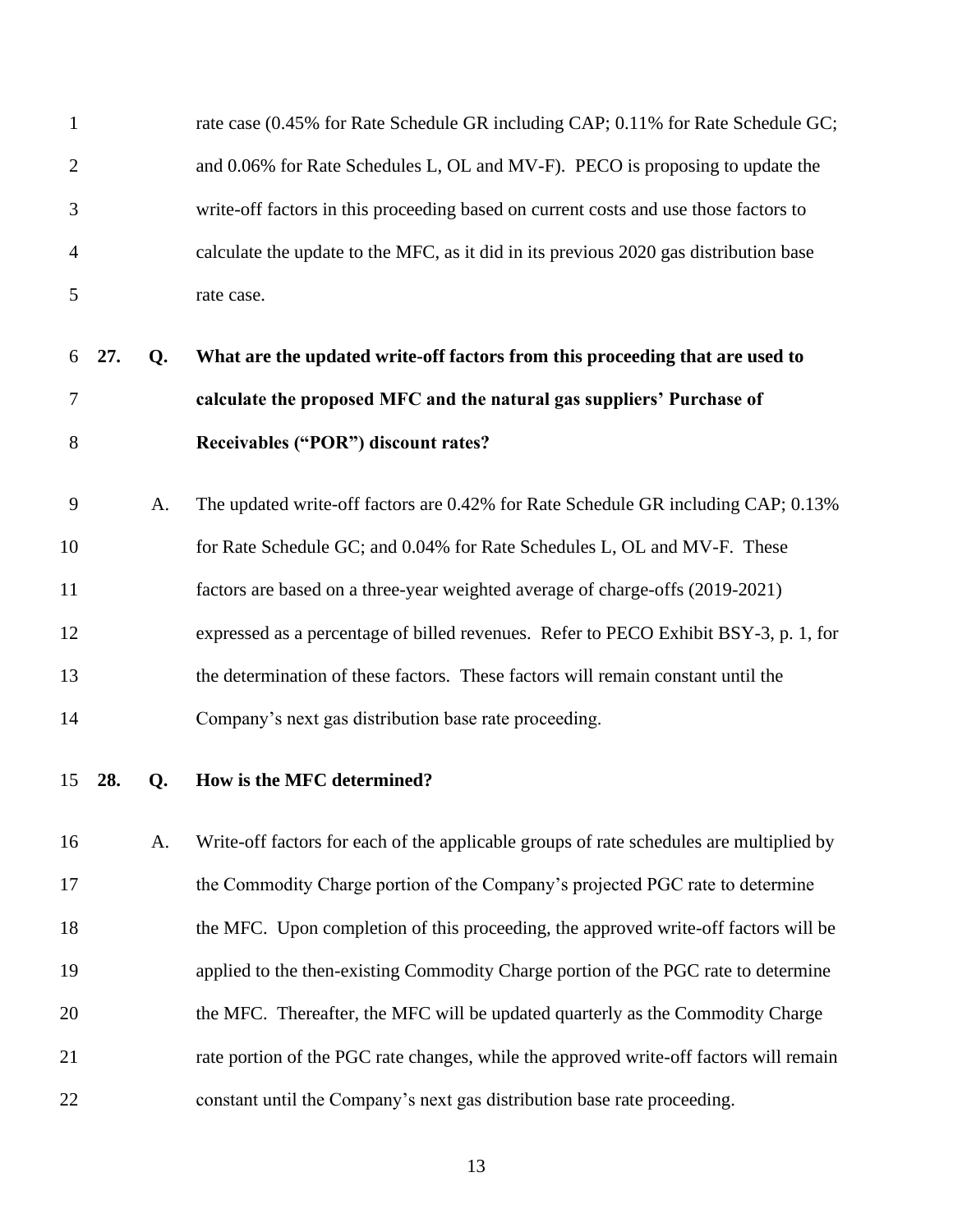| $\mathbf{1}$   | 29. | Q. | What is the relationship between the costs for charge-offs of uncollectible              |
|----------------|-----|----|------------------------------------------------------------------------------------------|
| $\overline{2}$ |     |    | accounts included in the MFC and the POR discount rates and the expense for              |
| 3              |     |    | uncollectible accounts included for recovery in PECO's gas distribution base             |
| 4              |     |    | rates?                                                                                   |
| 5              |     | A. | In accordance with existing practices, the costs for uncollectible charge-offs for sales |
| 6              |     |    | service (default) customers reflected in the MFC will be included in the PGC rate as     |
| 7              |     |    | part of the Commodity Charge portion of the PGC. In addition, the costs for              |
| 8              |     |    | uncollectible charge-offs for natural gas suppliers are included as part of the POR      |
| 9              |     |    | discount rates. Therefore, these costs will not be included in PECO's gas distribution   |
| 10             |     |    | base rates.                                                                              |
| 11             | 30. | Q. | What is the MFC PECO proposes in this proceeding?                                        |
| 12             |     | A. | As shown in PECO Exhibit BSY-3, p. 2, the proposed MFC for Rate Schedule GR              |
| 13             |     |    | including CAP is \$0.0210 per Mcf; for Rate Schedule GC is \$0.0065 per Mcf; and for     |
| 14             |     |    | Rate Schedules L, OL and MV-F is \$0.0019 per Mcf.                                       |
| 15             | 31. | Q. | How is the Company's distribution base rate revenue adjusted to account for              |
| 16             |     |    | costs recovered in the MFC?                                                              |
| 17             |     | A. | PECO Exhibit BSY-3, p. 3, shows the reduction to the overall distribution revenue        |
| 18             |     |    | requirement to reflect costs recovered in the MFC for sales service (default)            |
| 19             |     |    | customers. The applicable MFC revenues of \$795,000 will be deducted from the            |
| 20             |     |    | overall distribution revenue requirement for each of Rate Schedule GR including          |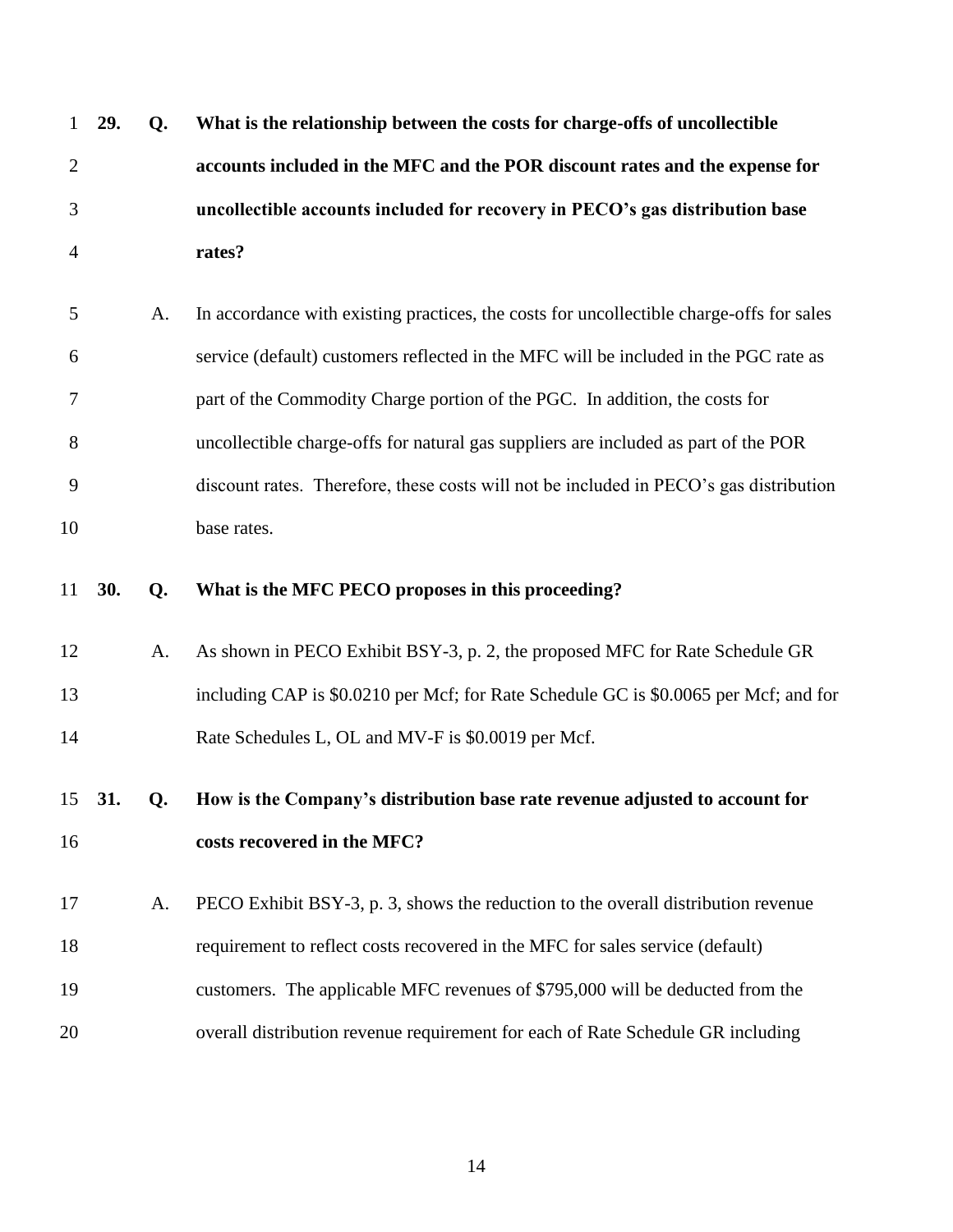| $\mathbf{1}$   |     |    | CAP; Rate Schedule GC; and Rate Schedules L, OL and MV-F, as discussed by Mr.            |
|----------------|-----|----|------------------------------------------------------------------------------------------|
| $\overline{2}$ |     |    | Bisti in PECO Statement No. 7.                                                           |
| 3              | 32. | Q. | What is the effect of the updated write-off factors on the POR discount rates for        |
| 4              |     |    | natural gas suppliers?                                                                   |
| 5              |     | A. | The current POR discount rates will be revised to reflect the updated write-off factors. |
| 6              |     |    | Specifically, the POR discount rates will be equal to the updated write-off factors at   |
| 7              |     |    | this time. PECO's Gas Supplier Tariff, Section 11.11.2.2, Consolidated NGDC              |
| 8              |     |    | Billing with Purchase of Receivables, item h, reflects the updated POR discount rates.   |
| 9              |     |    | See PECO Exhibit BSY-4, p. 5.                                                            |
| 10             | 33. | Q. | How is the distribution base rate revenue adjusted to account for costs                  |
|                |     |    |                                                                                          |
| 11             |     |    | associated with uncollectible charge-offs recovered through the POR discount             |
| 12             |     |    | rates from natural gas suppliers for customers who shop for their natural gas?           |
| 13             |     | A. | PECO Exhibit BSY-3, p. 3, shows the reduction to overall distribution revenue            |
| 14             |     |    | requirements associated with the POR discount rates for shopping customers. These        |
| 15             |     |    | rates, which are equal to the write-off factors at this time, are applied to natural gas |
| 16             |     |    | supplier revenues to determine the distribution revenue requirement reduction as a       |
| 17             |     |    | result of costs recovered through the POR discount rate. The associated revenue          |
| 18             |     |    | requirement that will be deducted from the overall distribution revenue requirement is   |
| 19             |     |    | \$284,000, as shown in PECO Exhibit BSY-3, p. 3, and discussed by Mr. Bisti in           |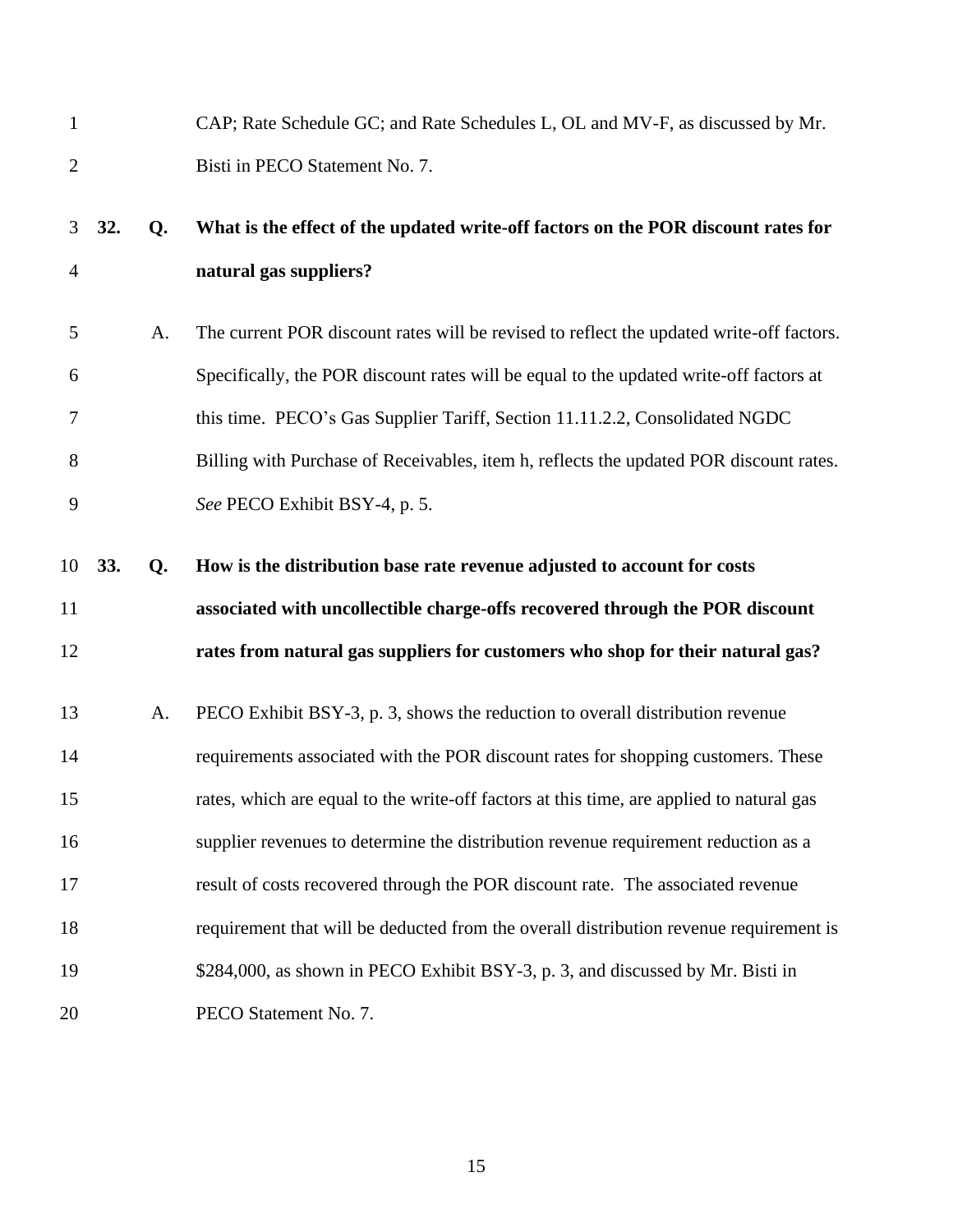- **34. Q. Please describe the revision that PECO is proposing to its DSIC in conjunction with this gas distribution rate case.**
- A. In accordance with the "New Base Rate" section of PECO's DSIC, which was approved by the Commission's Order at Docket No. P-2015-2471423 entered on October 22, 2015, PECO is required to reset the DSIC to 0% upon the effective date of Commission-approved base rates. As required by the terms of the DSIC and Section 1358(b) of the Public Utility Code, PECO is currently charging a DSIC of 0.0%, having reset the DSIC to zero as of July 1, 2021 – the effective date of new base rates established by the Commission in the 2020 Gas Rate Case Order. On 10 March 16, 2022, PECO filed a DSIC charge to be effective April 1, 2022, for the sole purpose of reconciling residual over and under-collections experienced from July 1, 2018 through June 30, 2021. PECO's DSIC charge will be set to zero effective January 1, 2023, as shown in the proposed DSIC. *See* PECO Exhibit JAB-2.

# **35. Q. Are there any other matters relating to Section 1307 mechanisms in PECO's Gas Service Tariff that you wish to address?**

 A. Yes, I would like to address PECO's Tax Accounting Repair Credit ("TARC"), which is a rate adjustment mechanism that became effective January 1, 2013 pursuant to the terms of the Joint Petition for Settlement of Rate Investigation in the Company's 2010 gas rate case at Docket No. R-2010-2161592 ("2010 Settlement"). As I will explain, PECO has fully complied with the terms of the 2010 Settlement pertaining to the TARC. Under the terms of the Settlement, PECO committed to take several actions if it subsequently decided to change its method of tax accounting so that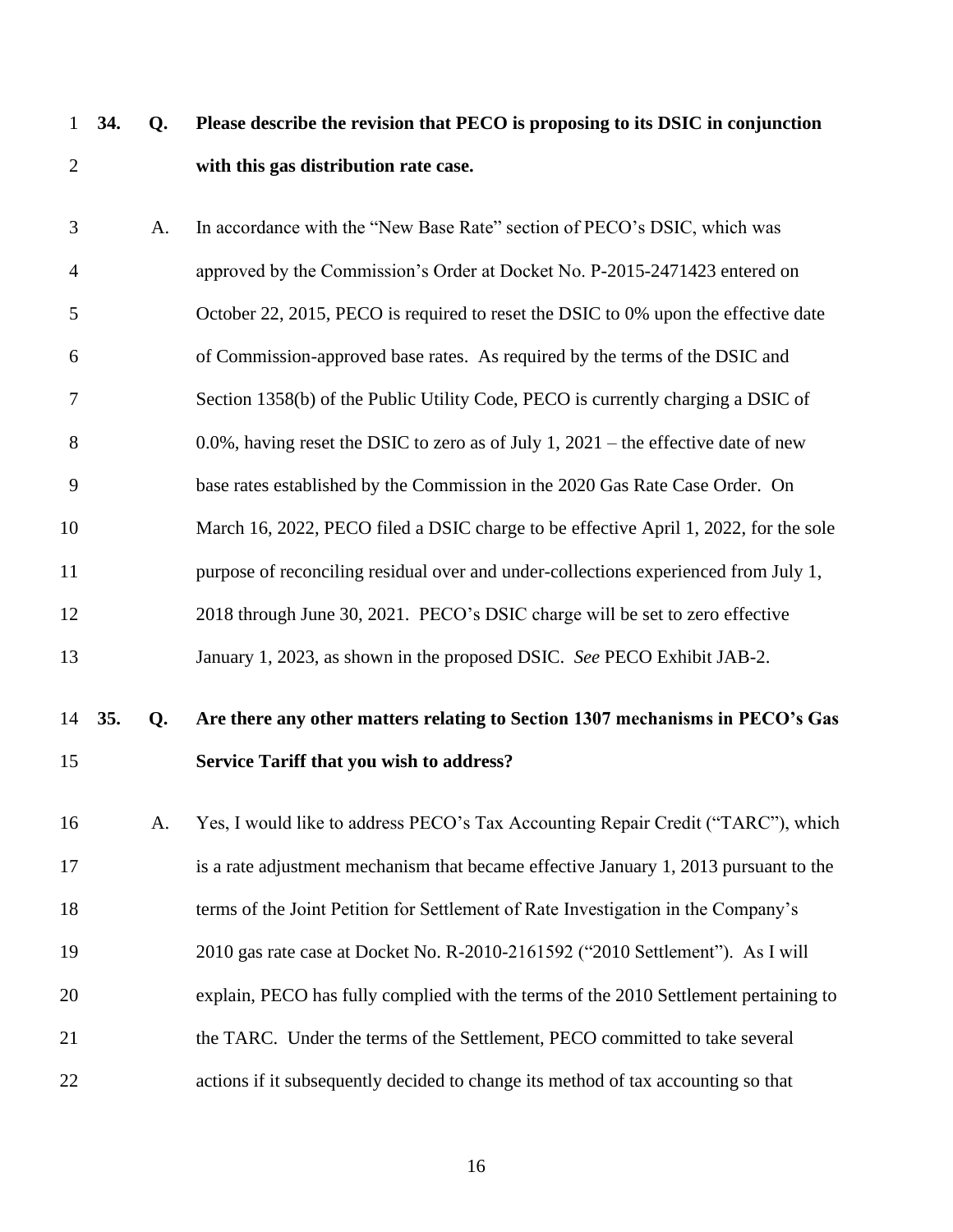| $\mathbf{1}$   | property-related expenditures PECO capitalizes for book purposes may be treated for     |
|----------------|-----------------------------------------------------------------------------------------|
| $\overline{2}$ | income tax purposes as repair expenses that are deductible in the year incurred.        |
| 3              | In particular, PECO agreed to notify the Commission if it elected to make such a        |
| 4              | change and to pass-through to customers, by a seven-year amortization, the revenue      |
| 5              | requirement effect of a retrospective, one-time "catch-up" deduction permitted under    |
| 6              | Section 481(a) of the Internal Revenue Code when a tax accounting change like the       |
| 7              | "repairs" election is made. Following the 2010 Settlement, PECO changed its             |
| 8              | method of tax accounting to expense gas utility "repair" costs for income tax           |
| 9              | purposes. Therefore, consistent with the terms of the 2010 Settlement, PECO notified    |
| 10             | the Commission of its decision and established the TARC to provide bill credits         |
| 11             | designed to return \$53,828,557 of tax benefits attributable to the "catch-up" repair   |
| 12             | deduction to customers over the seven-year period from January 1, 2013 through          |
| 13             | December 31, 2019.                                                                      |
| 14             | As events turned out, the total tax benefit of the "catch-up" deduction was returned to |
| 15             | customers a year earlier than anticipated, but this action resulted in a small over-    |
| 16             | refund of approximately \$170,000. The Company recovered the over-refund from           |
| 17             | customers via a TARC reconciliation. However, this action resulted in a small over-     |
| 18             | recovery balance of about \$60,000 as of June 30, 2020. Approximately \$40,000 of       |
| 19             | the over-recovery is owed to the residential customer class and was returned through    |
| 20             | the USFC effective December 1, 2020. About \$21,000 of the over-recovery is owed        |
| 21             | to the commercial customer class. As explained by PECO witness Michael J. Trzaska       |
| 22             | in Statement No. 3, PECO proposes to return the small over-recovery balance to          |
| 23             | commercial customers through a distribution revenue requirement reduction.              |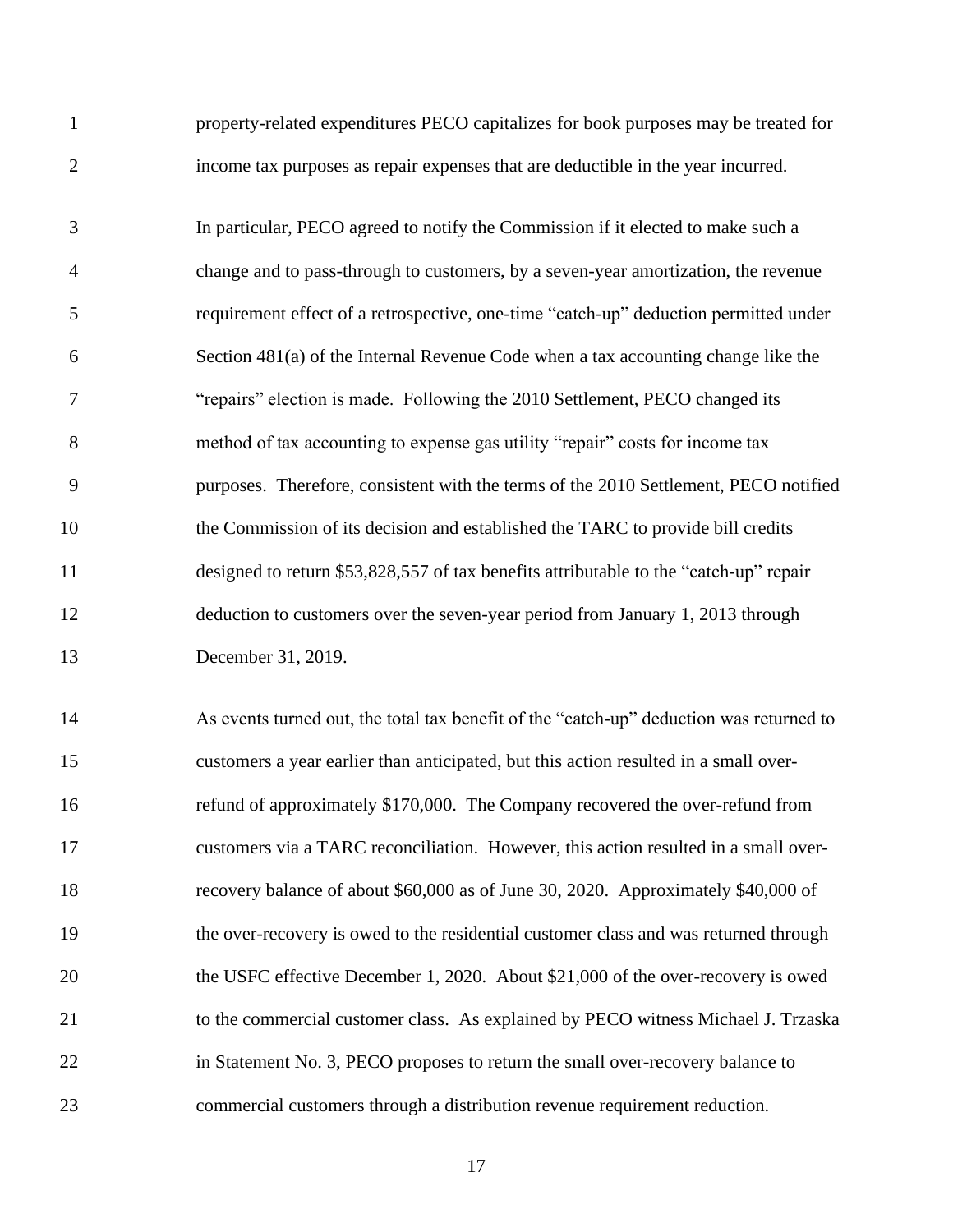<span id="page-19-0"></span>

| $\mathbf{1}$   |     |    | Accordingly, the Company has fully satisfied the requirement of the 2010 Settlement      |
|----------------|-----|----|------------------------------------------------------------------------------------------|
| $\overline{2}$ |     |    | regarding the TARC.                                                                      |
| 3              |     |    | IV.<br><b>MISCELLANEOUS REVISIONS</b>                                                    |
| $\overline{4}$ | 36. | Q. | What miscellaneous revisions are being proposed by PECO and reflected in the             |
| 5              |     |    | proposed tariff?                                                                         |
| 6              |     | A. | PECO is proposing four miscellaneous revisions. First, PECO is proposing to add          |
| 7              |     |    | references to the Commission regulations pertaining to meter tests (52 Pa. Code §        |
| 8              |     |    | 59.21) to Rule 15.1 and the Commission's regulations related to access to meters and     |
| 9              |     |    | discontinuance of service (52 Pa. Code § 59.24) to Rule 10.5 of the proposed retail      |
| 10             |     |    | tariff. In addition, PECO is proposing to "cross reference" Rule $10.5 -$ Right of       |
| 11             |     |    | Access in the Rule 3.3 for clarity.                                                      |
| 12             |     |    | Second, PECO is proposing to add reference to the Pipeline and Hazardous Materials       |
| 13             |     |    | Safety Administration (PHMSA) regulations related to installation of excess flow         |
| 14             |     |    | check values (49 C.F.R. § 192.383) to Rule 3.6 of the proposed retail tariff.            |
| 15             |     |    | Third, PECO proposes to eliminate the TARC and to remove any references to that          |
| 16             |     |    | surcharge in all rate schedules in Gas Tariff No. 5. As I explained earlier in my direct |
| 17             |     |    | testimony, with the return of the small over-recovery balance to commercial              |
| 18             |     |    | customers through a distribution revenue requirement reduction in this base rate case,   |
| 19             |     |    | PECO has fully satisfied the requirements of the 2010 Settlement regarding the return    |
| 20             |     |    | of tax benefits attributable to the "catch-up" repair deduction to customers.            |
| 21             |     |    | Therefore, the TARC is no longer needed to provide bill credits to customers.            |